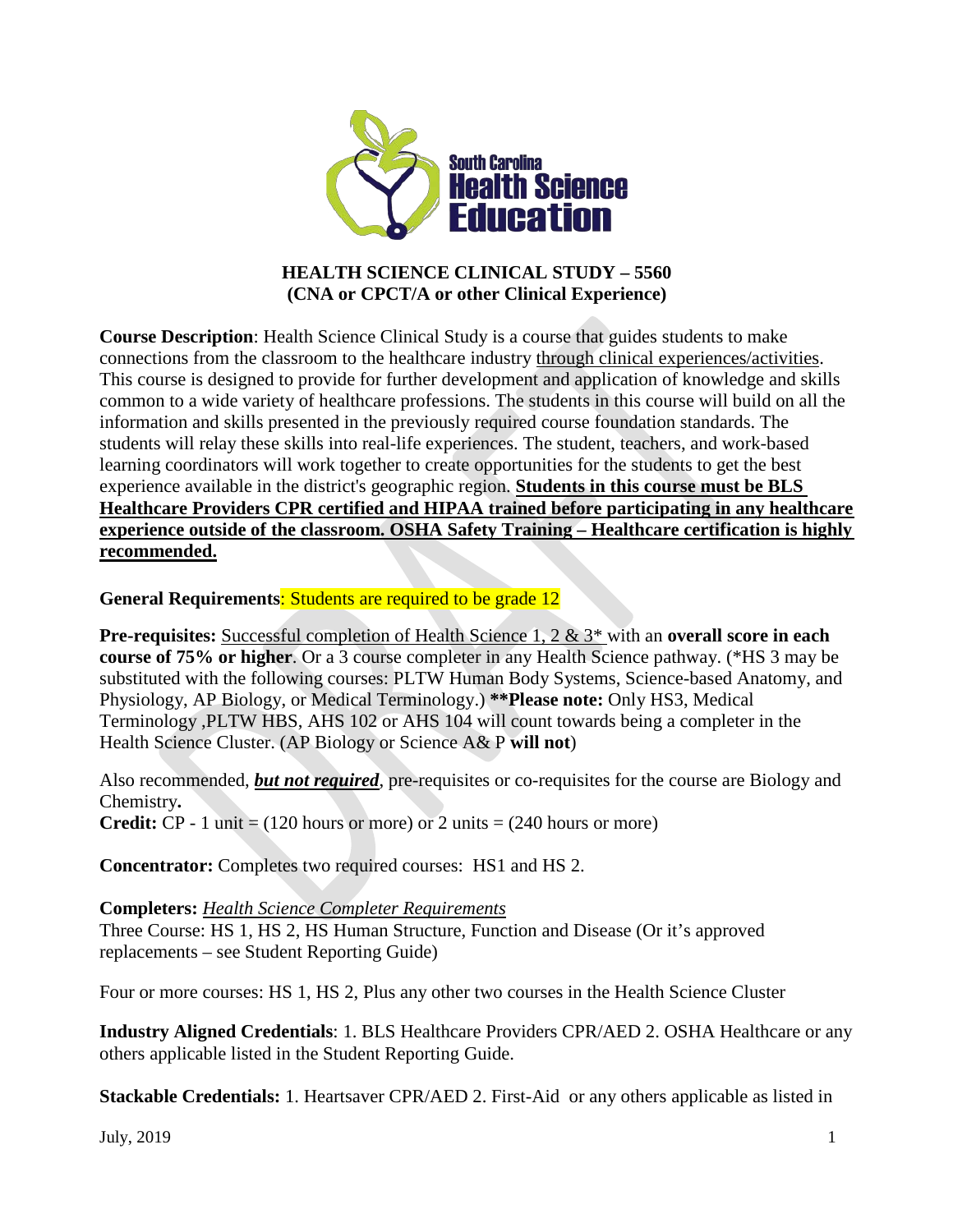the Student Reporting Guide.

**Other:** *Students enrolled in this course as their 3rd or 4th course are considered completers in the Health Science Program and are expected to take the end of the program National Health Science Assessment.*

**Certified Nurse-Aide (CNA) candidates**. Under the direction and supervision of a registered nurse, students are prepared to perform nursing-related services to patients and residents in hospitals or long-term care facilities. For Nurse –Aide programs students will review all foundation standards in the clinical study program, as well as the addition of the South Carolina Nurse Aide Curriculum, found in the training program packet.<http://www.asisvcs.com/publications/pdf/074118.pdf>

**This course meets all DHHS federal and state requirements for a certified nurse aide program in an approved NA training facility (NA program is optional and requires an RN with specific longterm care experience to instruct this course)**

**Certified Patient Care Technician/Assistant (CPCT/A) candidates**. Under the direction and supervision of a registered nurse, students are prepared to perform patient care services in hospitals or other clinical settings, including phlebotomy and electrocardiogram skills. For Patient-Care Technician/Assistant programs, students will review all foundation standards in the clinical study program, as well as complete the objectives covered in the "NHA Test Plan."

[http://www.nhanow.com/docs/default-source/pdfs/exam-documentation/test-plans/nha-](http://www.nhanow.com/docs/default-source/pdfs/exam-documentation/test-plans/nha-certified-patient-care-technician-assistant-(cpct-a)-test-plan.pdf?sfvrsn=2he) [certified](http://www.nhanow.com/docs/default-source/pdfs/exam-documentation/test-plans/nha-certified-patient-care-technician-assistant-(cpct-a)-test-plan.pdf?sfvrsn=2he)[patient-care-technician-assistant-\(cpct-a\)-test-plan.pdf?sfvrsn=2he](http://www.nhanow.com/docs/default-source/pdfs/exam-documentation/test-plans/nha-certified-patient-care-technician-assistant-(cpct-a)-test-plan.pdf?sfvrsn=2he)

This is a national certification **(CPCT/A program is optional and requires an RN with hospital experience to instruct this course. (Experience with trach tubes, stomas, phlebotomy, and EKG as well as other technical skills acquired in medical-surgical settings).)**

**Certified Clinical Medical Assistant (CCMA).** Under the direction and supervision of a registered nurse, students are prepared to perform in a variety of patient care services. A medical assistant is a multi-skilled allied health care professional that specializes in procedures commonly performed in the ambulatory health care setting. Medical assistants perform both clinical and administrative duties and assist a variety of providers including physicians, nurse practitioners and physician assistants. They typically work in medical offices, clinics, urgent care centers and may work in general medicine or specialty practices. [https://www.nhanow.com/docs/default-source/pdfs/exam](https://www.nhanow.com/docs/default-source/pdfs/exam-documentation/test-plans/2017-ccma-test-plan-documents/nha-2017-ccma-test-plan_public_detail--final.docx?sfvrsn=10)[documentation/test-plans/2017-ccma-test-plan-documents/nha-2017-ccma-test-plan\\_public\\_detail-](https://www.nhanow.com/docs/default-source/pdfs/exam-documentation/test-plans/2017-ccma-test-plan-documents/nha-2017-ccma-test-plan_public_detail--final.docx?sfvrsn=10) [final.docx?sfvrsn=10](https://www.nhanow.com/docs/default-source/pdfs/exam-documentation/test-plans/2017-ccma-test-plan-documents/nha-2017-ccma-test-plan_public_detail--final.docx?sfvrsn=10) **This is a national certification (CCMA program is optional and requires an RN to lead this course. It would be beneficial if the RN had ambulatory care experience or experience working in a doctors office).**

**Other optional industry-recognized certifications available are: <http://www.nhanow.com/>** Electronic Health Record Specialist (CEHRS) Any Health Science Certified Instructor Medical Administrative Assistant (CMAA) Any Health Science Certified Instructor Billing and Coding Specialist (CBCS) Any Health Science Certified Instructor EKG Technician (CET) RN or Health Science Certified Instructor with specific experience Phlebotomy Technician (CPT) RN or Health Science Certified Instructor with specific experience.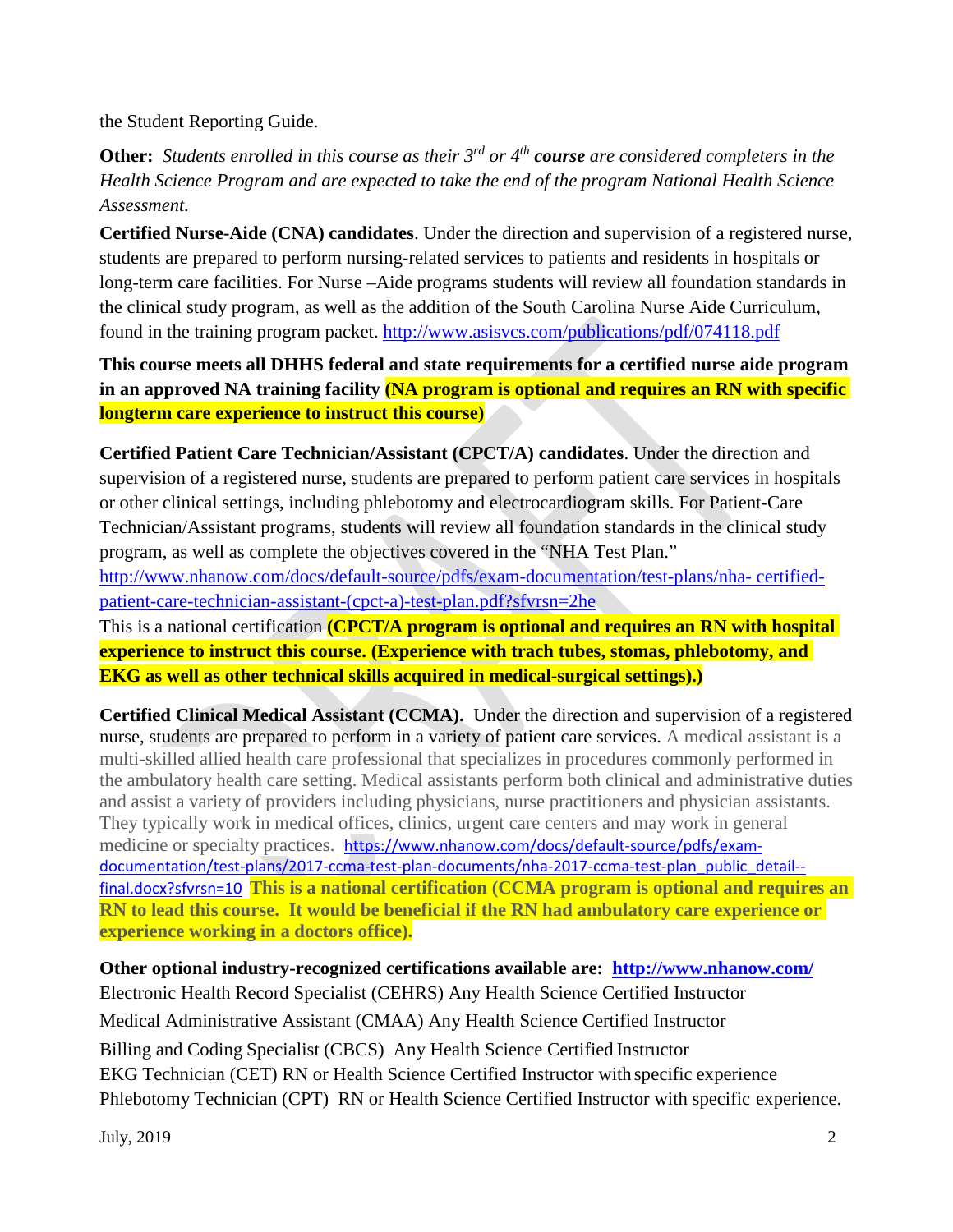Emergency Medical Services – EMT 3- Paramedic only

**You may ask:** *What if we don't offer any of the above certifications?* That is perfectly fine. On your own, or in conjunction with your WBL coordinators, you can still create quality worked-based learning /clinical opportunities for students who have satisfactorily demonstrated the professional qualities and the technical skills needed. Students may go on extended rotations in the hospital, dental, veterinary, chiropractic, pharmacy, medical clinic, and doctor office settings (etc.) during the designated class time for 2 weeks or **more**. They should have common learning goals and assignments, based on the standards, and should all have the same training and review in the classroom for testing purposes. BLS certification would still be required, and you should incorporate OSHA Safety Training – Healthcare Certification and HIPAAtraining.

## **Foundation Standards:**

- 1. **Foundation 1: Academic Foundations:** Review and apply human anatomy, physiology, common diseases and disorders, and medical math principles.
- 2. **Foundation 2: Communications:** Demonstrate methods of delivering and obtaining information while communicating effectively.
- 3. **Foundation 3: Systems:** Identify how key systems affect services performed and quality of care
- 4. **Foundation 4: Employability Skills:** Utilize employability skills to enhance employment opportunities and job satisfaction. *Students should participate in a clinical experience based on the school's choice. Clinical experiences tend to last 2-6 weeks and can be at the same facility or several different facilities to achieve a broad experience. Should a school choose a certification path of Nurse Aide, Patient Care Tech, Clinical Medical Assistant, etc…the clinical experiences should follow the guidelines and tie into the skills needed for the certifications.*
- 5. **Foundation Standard 5: Legal Responsibilities:** Review and apply legal responsibilities, limitations, and implications for healthcare worker actions.
- 6. **Foundation Standard 6: Ethics:** Review and apply accepted ethical practices with respect to cultural, social, and ethnic differences within the healthcare environment**.**
- 7. **Foundation Standard 7: Safety Practices:** Review and apply existing and potential hazards to clients, co-workers, and self. Employ safe work practices and follow health and safety policies and procedures to prevent injury and illness.
- 8. **Foundation Standard 8: Teamwork:** Review and apply roles and responsibilities of individual members as part of the healthcare team.
- 9. **Foundation Standard 9: Health Maintenance Practices:** Differentiate between wellness and disease. Promote disease prevention andmodel healthy behaviors.
- July,  $2019$   $3$ 10. **Foundation Standard 10: Technical Skills:** Apply and technical skills required for all career specialties and demonstrate skills and knowledge as appropriate**. As a review -Demonstrate proficiency in taking vital signs and responding to emergencies such as performing first aid, CPR, etc.** *Clinical Study Students should receive Basic Life Support for Healthcare Provider certification from American Heart Association (preferred) or American Red Cross***.**  OSHA **\*Specific skills may be included in a program of study based on career specialties. For example, -\*Nurse Aide candidates will need to satisfy skill requirements for their certification assessment. \*Patient Care Technician and MedicalAssistant students will**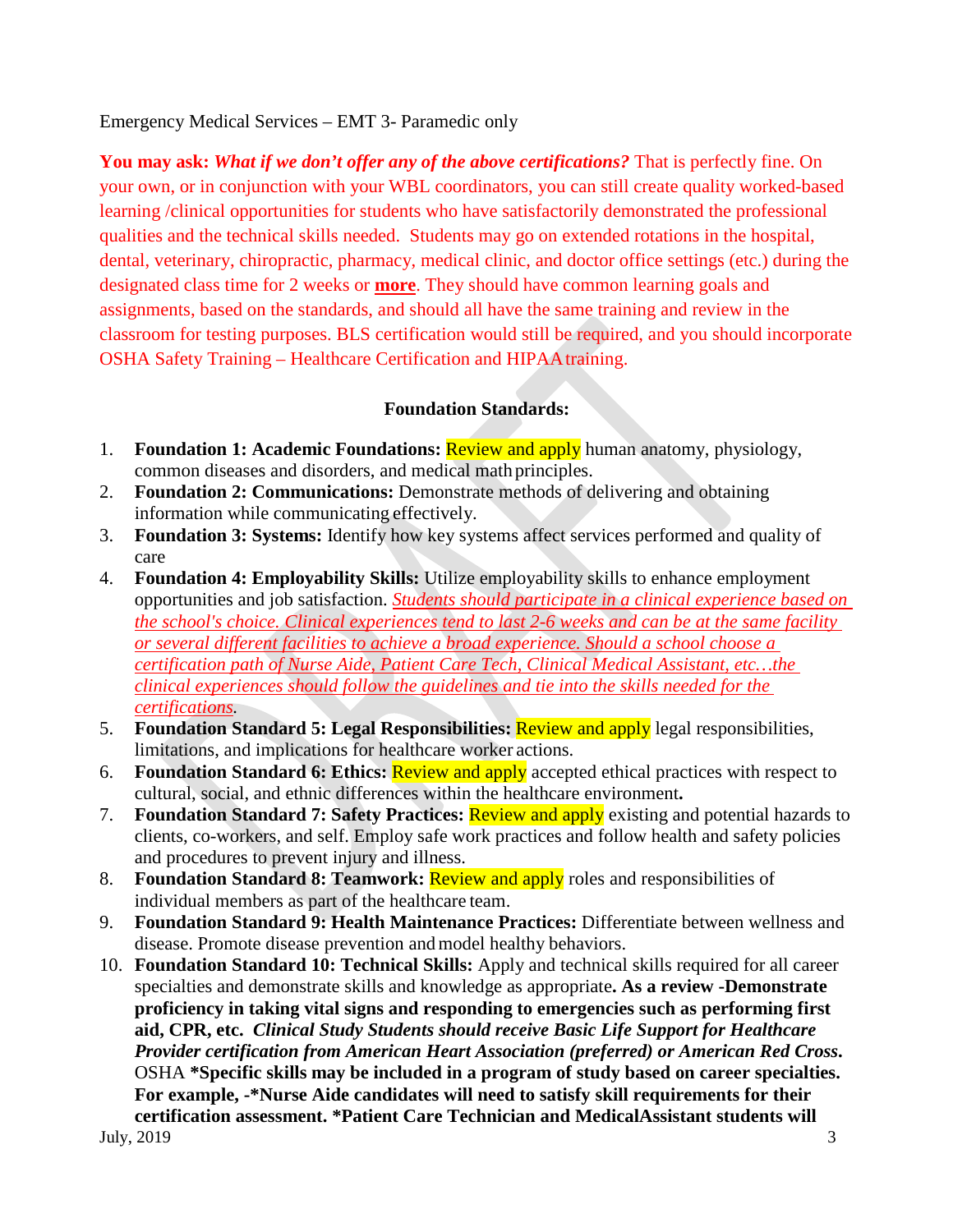**satisfy skill requirements based on level of certification through National Healthcareers Association.** 

11. **Foundation Standard 11: Information Technology Applications:** Utilize and understand information technology applications common across health professions.

## **Detailed Foundation Standards Curriculum** can be found at:

[http://ed.sc.gov/scdoe/assets/File/programs-services/142/documents/NATIONAL-HEALTH-](http://ed.sc.gov/scdoe/assets/File/programs-services/142/documents/NATIONAL-HEALTH-SCIENCE-STANDARDS-May2015f.pdf)[SCIENCE-STANDARDS-May2015f.pdf](http://ed.sc.gov/scdoe/assets/File/programs-services/142/documents/NATIONAL-HEALTH-SCIENCE-STANDARDS-May2015f.pdf)

## **Certifications available during this course and specific to school choice**

SC Certified Nurse Aide(Teacher must be RN with at least 1-2 years of long term care experience) <http://www.asisvcs.com/publications/pdf/074118.pdf>

*South Carolina requires that a certified Nurse Aide Training Program consist of a minimum of onehundred (100) hours. This is to include forty (40) hours of classroom instruction, twenty (20) hours of documented skills practicum and forty (40) hours of clinical experience in a long-term care (LTC) facility.*

Patient Care Technician Assistant (Teacher must be an RN) <http://www.nhanow.com/certifications/patient-care-technician>

Medical Administrative Assistant (CMAA) <http://www.nhanow.com/certifications/medical-administrative-assistant>

Certified Clinical Medical Assistant (CCMA) (Teacher must be an RN) <https://www.nhanow.com/certifications/clinical-medical-assistant>

Billing and Coding Specialist (CBCS) <http://www.nhanow.com/certifications/billing-coding>

### Electronic Health Record Specialist (CEHRS)

<http://www.nhanow.com/certifications/electronic-health-records-specialist>

### Paid Feeding Assistant (PFA)

[https://www.scdhhs.gov/internet/pdf/NursFacHosPaid%20Feeding%20Assistant%20Program.pd](https://www.scdhhs.gov/internet/pdf/NursFacHosPaid%20Feeding%20Assistant%20Program.pdf) [f](https://www.scdhhs.gov/internet/pdf/NursFacHosPaid%20Feeding%20Assistant%20Program.pdf)

Certified EKG Technician (CET) (Teacher must have approved experience or obtain certification) <http://www.nhanow.com/certifications/ekg-technician>

Phlebotomy Technician Certification (CPT) (Teacher must have approved experience or obtain certification) <http://www.nhanow.com/certifications/phlebotomy-technician>

BLS – Healthcare Providers CPR

[http://cpr.heart.org/AHAECC/CPRAndECC/Training/HealthcareProfessional/BasicLifeSupportB](http://cpr.heart.org/AHAECC/CPRAndECC/Training/HealthcareProfessional/BasicLifeSupportBLS/UCM_473189_Basic-Life-Support-BLS.jsp) [LS/UCM\\_473189\\_Basic-Life-Support-BLS.jsp](http://cpr.heart.org/AHAECC/CPRAndECC/Training/HealthcareProfessional/BasicLifeSupportBLS/UCM_473189_Basic-Life-Support-BLS.jsp)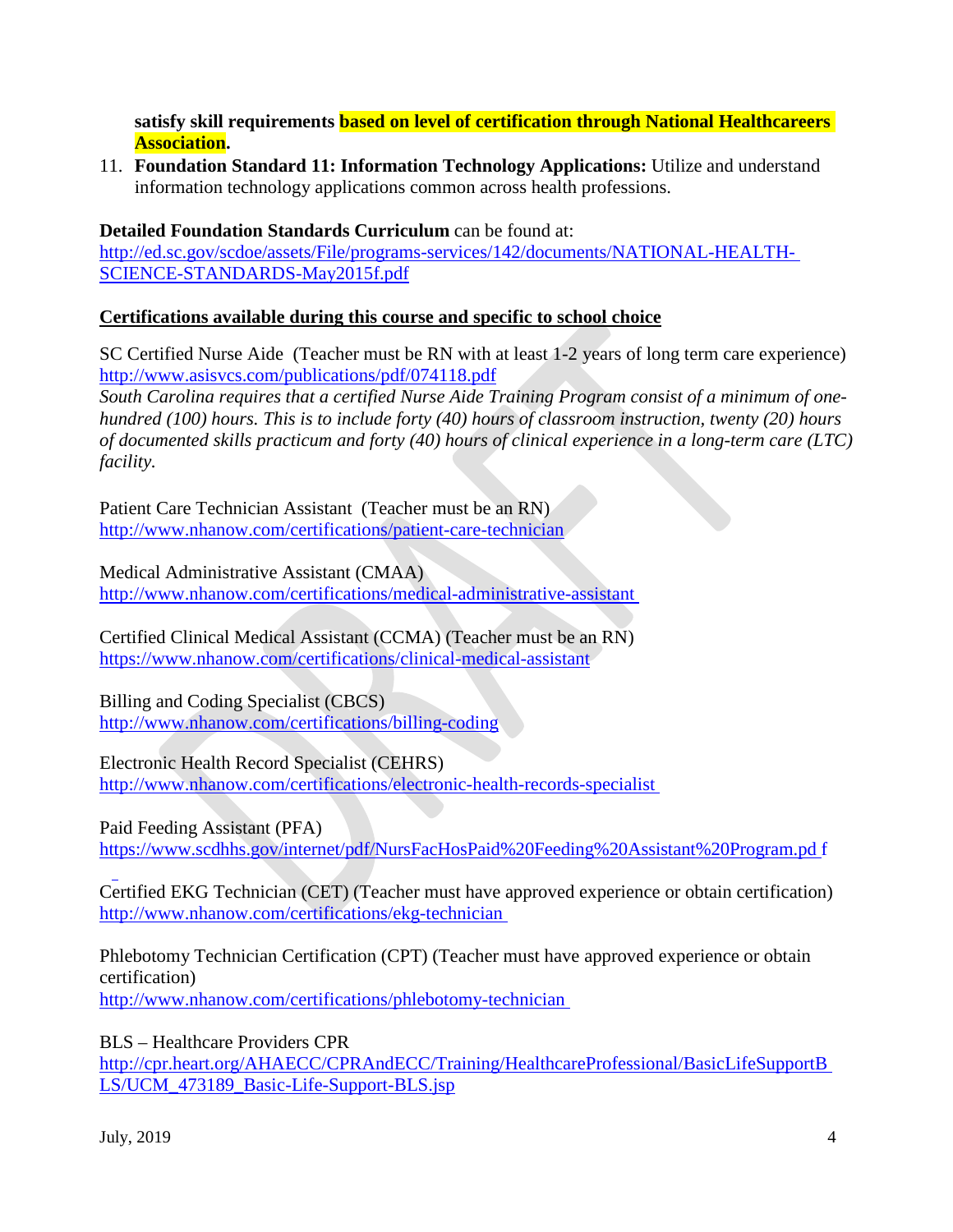#### **Resources:**

Browse catalog at [www.mysctextbooks.com f](http://www.mysctextbooks.com/)or latest instructional materials available to South Carolina public schools for health science technology courses.

Simmers, Louise. Diversified Health Occupations. Albany, New York: Delmar, latest edition. -------, -------. ------: Teacher's Resource Kit, latest edition. -------, -------. ------: Workbook, latest edition.

HealthCenter21 (SC Gerontology) [https://learn.aeseducation.com](https://learn.aeseducation.com/)

Sorrentino, Sheila A. Mosby's Textbook for Nursing Assistants. Student Edition, Elsevier, Inc. Mosby and WB Saunders, latest edition.

Thibodeau, Gary A., and Kevin T. Patton, Structure & Function of the Body. Student Edition, Elsevier, Inc. Mosby and WB Saunders, latest edition.

Grubbs, Peggy A. Essentials for Today's Nursing Assistant, Upper Saddle River, New Jersey: Brady, latest edition.

Hegner, Barbara R., Ester Caldwell, and Joan F. Needham. Nursing Assistant, Albany, New York: Delmar Publishers, Latest edition.

South Carolina Nurse Aide Curriculum. Developed by the South Carolina Department of Health and Environmental Control and the South Carolina Department of Health and Human Service, and the South Carolina Department of Education from national guidelines.

South Carolina Nurse Aide Training Program

<http://www.asisvcs.com/indhoume.asp?CPCAT=0741NURSE> -This page has information about testing, licensing and certification, and related support services like fingerprinting. The following documents and resources are available at this site.

### OTHER RESOURCES:

Colbert, Bruce J. Workplace Readiness for Health Occupations: A Foundation for Excellence. Delmar, latest edition.

### Today's Class [http://www.toadysclass.com](http://www.toadysclass.com/)

Benjamin-Chung, Michele. Math Principles and Practice, Preparing for Health Career Success. Upper Saddle River: NJ: Prentice Hall, latest edition.

Haroun, Lee and Royce, Susan. Delmar's Teaching Ideas and Classroom Activities or Health Care. Albany, NY: Delmar, latest edition.

Toner, Patricia Rizzo, Consumer Health and Safety Activities, The Center for Applied Research in Education, latest edition.

Toner, Patricia Rizzo, Relationships and Communication Activities, The Center for Applied

July,  $2019$  5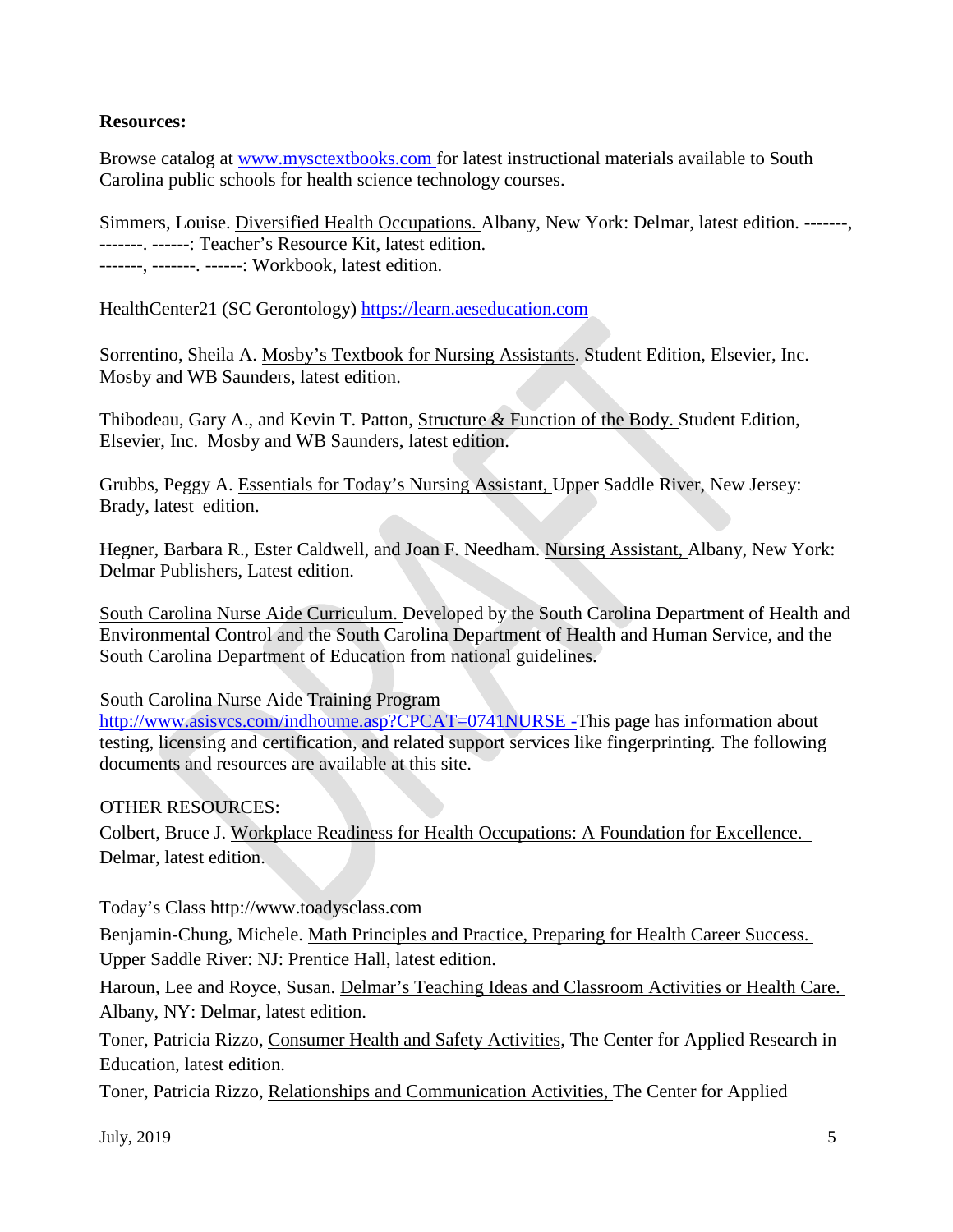Research in Education, latest edition. Toner, Patricia Rizzo, Stress Management and Self- Esteem Activities, The Center for Applied Research in Education, latest edition. Umstatter, Jack. Brain Games: Ready-to-Use Activities That Make Thinking Fun for Grades 6-12.

San Francisco: Jossey-Bass, latest edition.

Zedlitz, Robert H. How to Get a Job in Health Care. Albany, NY: Delmar, latest edition.

## **WEB SITES:**

South Carolina Department of Education [www.ed.sc.gov](http://www.ed.sc.gov/)

South Carolina Health Science Education Teacher Resource Guide [www.cateresources.net/HSTETeacherResourceGuide/index.html](http://www.cateresources.net/HSTETeacherResourceGuide/index.html)

Health Science Educator Resources, [www.HealthScienceTeacher.com](http://www.healthscienceteacher.com/)

National HOSA [www.hosa.org](http://www.hosa.org/)

SC HOSA, [www.schosa.org](http://www.schosa.org/)

National Consortium for Health Science Education [www.healthscienceconsortium.org](http://www.healthscienceconsortium.org/)

South Carolina Occupational Information System (SCOIS) [www.scois.net](http://www.scois.net/)

(link no longer works) Personal Pathways to Success™ <http://www.palmettopathways.org/EEDA2/default.aspx>

# **EDUCATIONAL/CLASSROOM RESOURCES**

American Medical Association: Careers in Healthcare [http://www.ama-assn.org/ama/pub/education-careers/careers-health-](http://www.ama-assn.org/ama/pub/education-careers/careers-health-care.shtml) [care.shtml](http://www.ama-assn.org/ama/pub/education-careers/careers-health-care.shtml)

CareerOneStop formerly known as America's Career InfoNet <https://www.careeronestop.org/Toolkit/ACINet.aspx>

American Heart Association<http://www.americanheart.org/presenter.jhtml?identifier=1200000>

American Journal of Nursing,<https://www.jstor.org/journal/americanjnursing>

American Red Cross,<http://www.redcross.org/>

Annals of Internal Medicine, <http://www.annals.org/>

July,  $2019$  6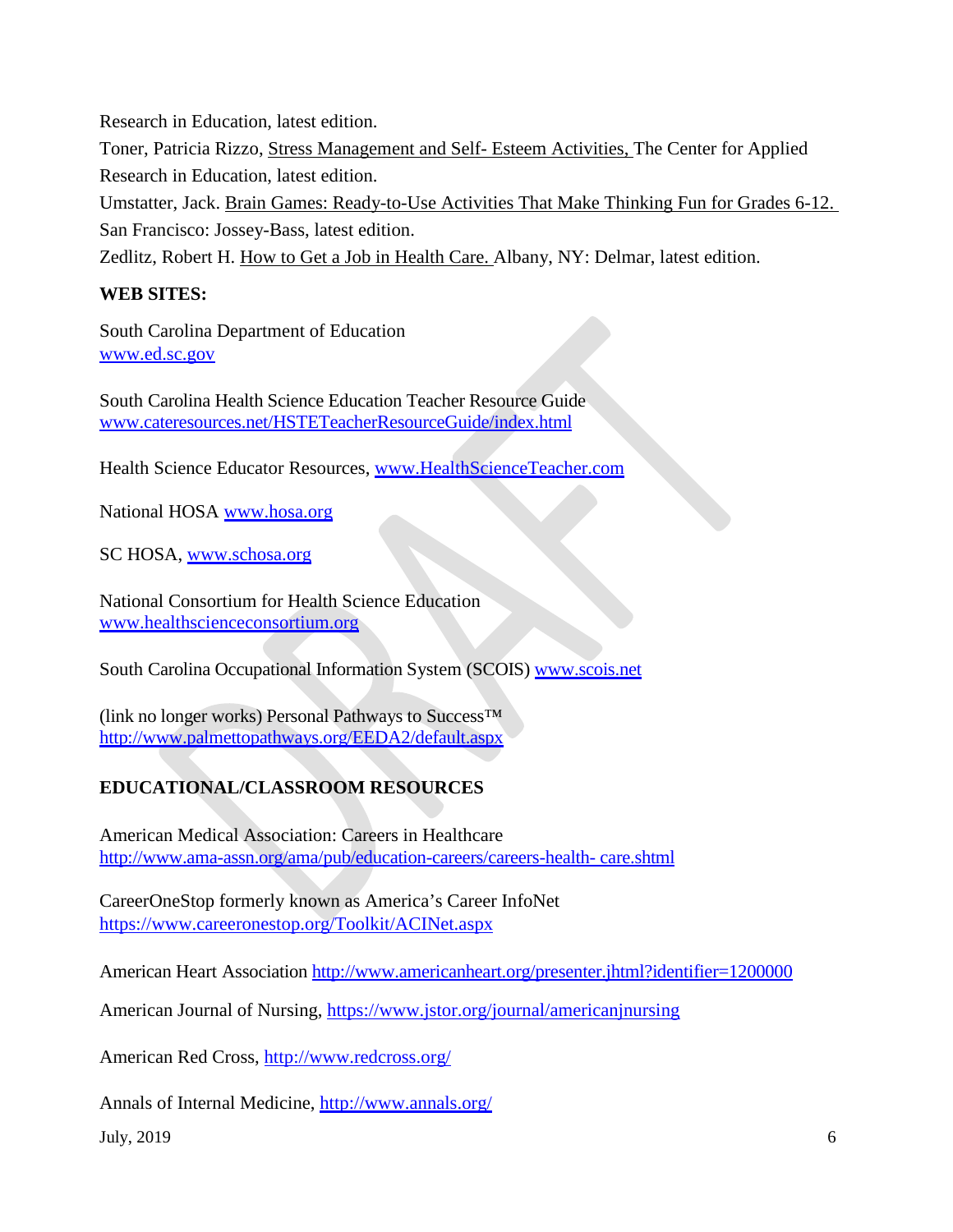Anatomy in Clay,<http://www.anatomyinclay.com/>

Ask Dr. Math, [http://mathforum.org/dr.math/dr-](http://mathforum.org/dr.math/dr-math.html) [math.html](http://mathforum.org/dr.math/dr-math.html)

Assessment: Motivational Appraisal of Personal Potential,<https://www.assessment.com/>

Aetna: InteliHealth,<http://custom.aetna.com/Inova/intelihealth.shtml>

Become an RN, <https://www.learnhowtobecome.org/nurse/registered-nurse/>

Be Something Amazing – Video of Virtual Surgeries and Occupations in Healthcare <https://besomethingamazing.com/>

Body Works: A toolkit for healthy teens and strong families <http://www.womenshealth.gov/bodyworks/>

Cancer.Net,<http://www.cancer.net/portal/site/patient>

Cardinal Health: Making healthcare Safer and More Productive,<http://www.cardinal.com/>

Career Voyages <https://webarchive.library.unt.edu/eot2008/20080916003633/http:/careervoyages.gov/>

CNN Health <http://www.cnn.com/HEALTH/>

CollegeNet, <http://www.collegenet.com/elect/app/app>

CreativEd Services,<http://www.creativedservices.com/>

Dr. Greene…..Caring for the Next Generation <http://www.drgreene.com/>

Estronaut: A Forum for Women's Health,<http://www.womenshealth.org/>

Explore Health Careers,<http://explorehealthcareers.org/en/home>

Health Central,<http://www.healthcentral.com/>

JAMA: The Journal of the American Medical Association,<http://jama.ama-assn.org/>

Learn and Serve America's Service Learning Clearinghouse,<http://www.servicelearning.org/>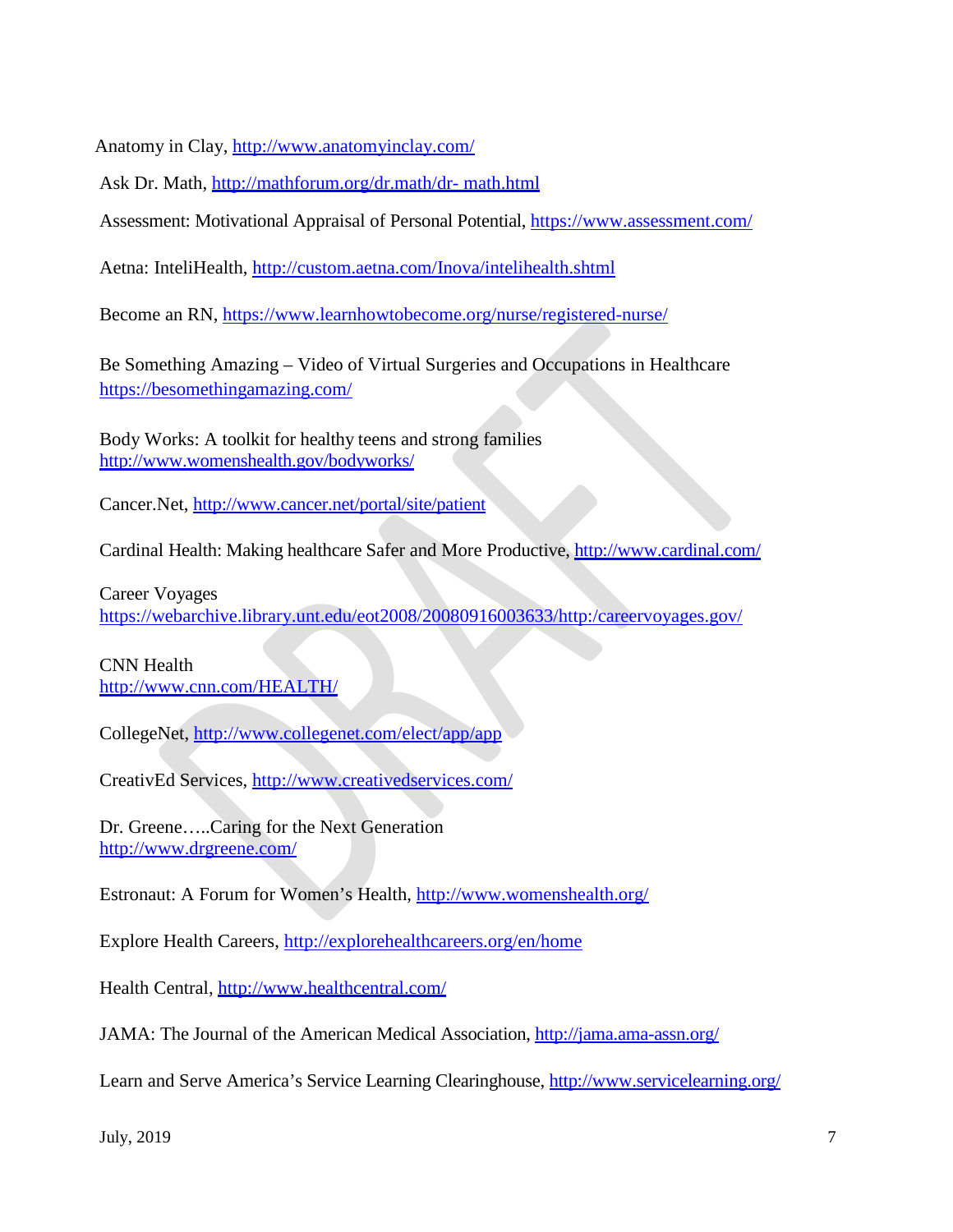Medline Plus: Medical Encyclopedia,<http://www.nlm.nih.gov/medlineplus/encyclopedia.html>

Medical Math Lesson Plans <http://www.nrccte.org/resources/lesson-plans/health-science/health-science-back-basics>

Medical Mysteries on the Web <http://webadventures.rice.edu/stu/Games/MedMyst/>

Medical Reserve Corps,<https://mrc.hhs.gov/HomePage>

MedicineNet: We Bring Doctors' Knowledge to You (Medical Dictionary) <http://www.medterms.com/script/main/hp.asp>

MedlinePlus: Trusted Health Information for You,<http://medlineplus.gov/>

Medscape from WebMD,<http://www.medscape.com/>

Merck: A Global Research-Driven Pharmaceutical Company,<http://www.merck.com/index.html>

Transcription 411: The Online Resource Center for Medical Transcription Students and Professionals <http://transcription411.com/>

National Institutes of Health, Office of Science Education <https://www.nih.gov/research-training/science-education>

New England Journal of Medicine,<http://content.nejm.org/>

NORD: National Organization for Rare Disorders,<http://www.rarediseases.org/>

North Carolina Association for Biomedical Research,<http://www.ncabr.org/>

Nurse Spectrum | NurseWeek,<http://www.nurse.com/>

OncoLink: Abramson Cancer Center of the University of Pennsylvania [https://www.pennmedicine.org/cancer/navigating-cancer-care/getting-started/patient](https://www.pennmedicine.org/cancer/navigating-cancer-care/getting-started/patient-education/oncolink-cancer-education)[education/oncolink-cancer-education](https://www.pennmedicine.org/cancer/navigating-cancer-care/getting-started/patient-education/oncolink-cancer-education)

Physicians' Desk Reference,<http://www.pdr.net/browse-by-drug-name>

Pregnancy and Parenting for Today's Mom,<http://parenting.ivillage.com/>

PubMed: A service of the US National Library of Medicine and the National Institutes of Health <http://www.ncbi.nlm.nih.gov/PubMed>